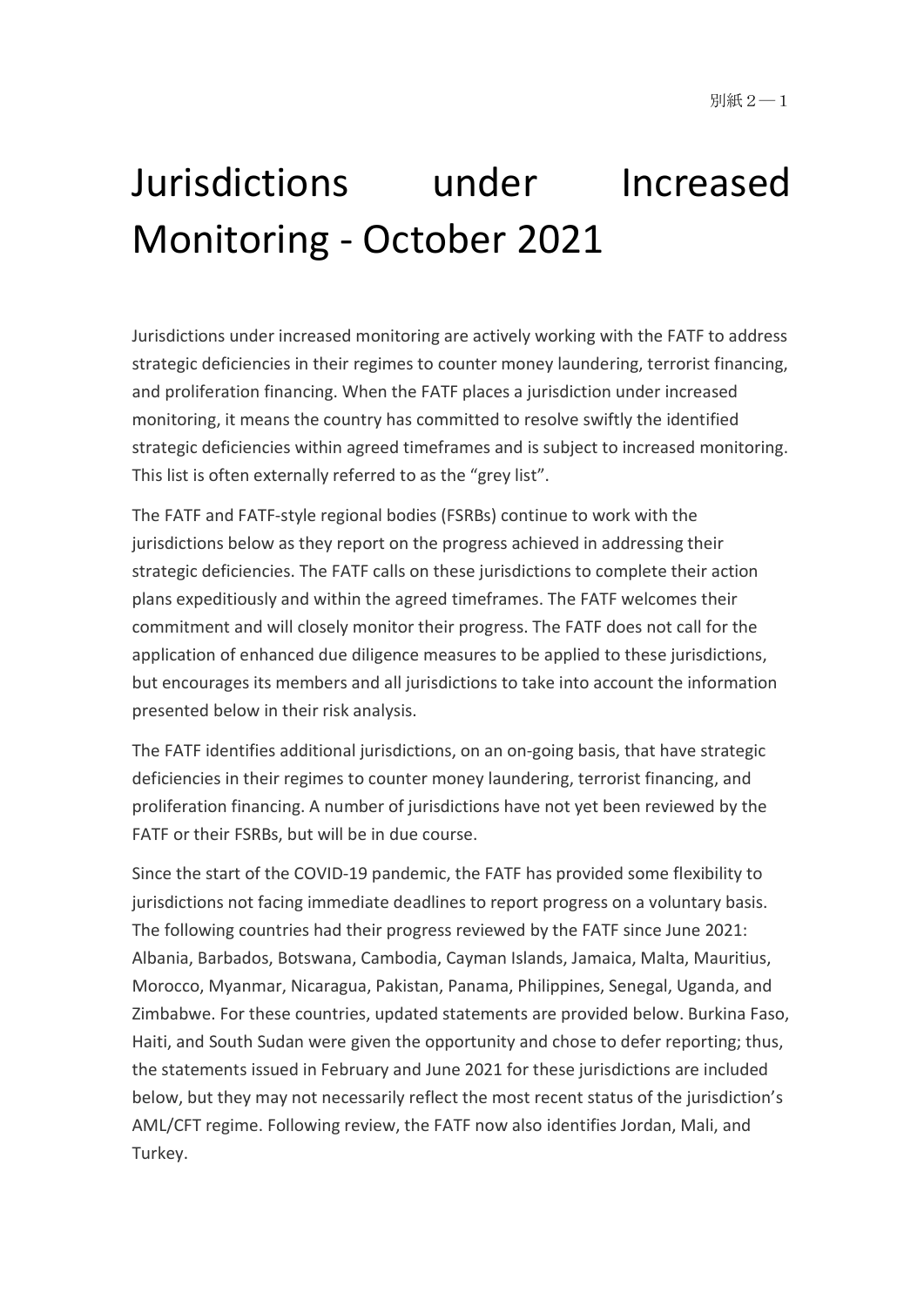The FATF welcomes the progress made by these countries in combating money laundering and terrorist financing, despite the challenges posed by COVID-19.

The FATF welcomes the progress made by these countries in combating money laundering and terrorist financing, despite the challenges posed by COVID-19.

| Jurisdictions with strategic deficiencies | Jurisdiction no longer subject to increased |
|-------------------------------------------|---------------------------------------------|
|                                           | monitoring                                  |
| <b>Albania</b>                            | <b>Botswana</b>                             |
| <b>Barbados</b>                           | <b>Mauritius</b>                            |
| <b>Burkina Faso</b>                       |                                             |
| Cambodia                                  |                                             |
| Cayman Islands                            |                                             |
| Haiti                                     |                                             |
| Jamaica                                   |                                             |
| Jordan                                    |                                             |
| Mali                                      |                                             |
| <b>Malta</b>                              |                                             |
| <b>Morocco</b>                            |                                             |
| <b>Myanmar</b>                            |                                             |
| <b>Nicaragua</b>                          |                                             |
| Pakistan                                  |                                             |
| Panama                                    |                                             |
| Philippines                               |                                             |
| Senegal                                   |                                             |
| <b>South Sudan</b>                        |                                             |
| <b>Syria</b>                              |                                             |
| <b>Turkey</b>                             |                                             |
| Uganda                                    |                                             |
| Yemen                                     |                                             |
| Zimbabwe                                  |                                             |
|                                           |                                             |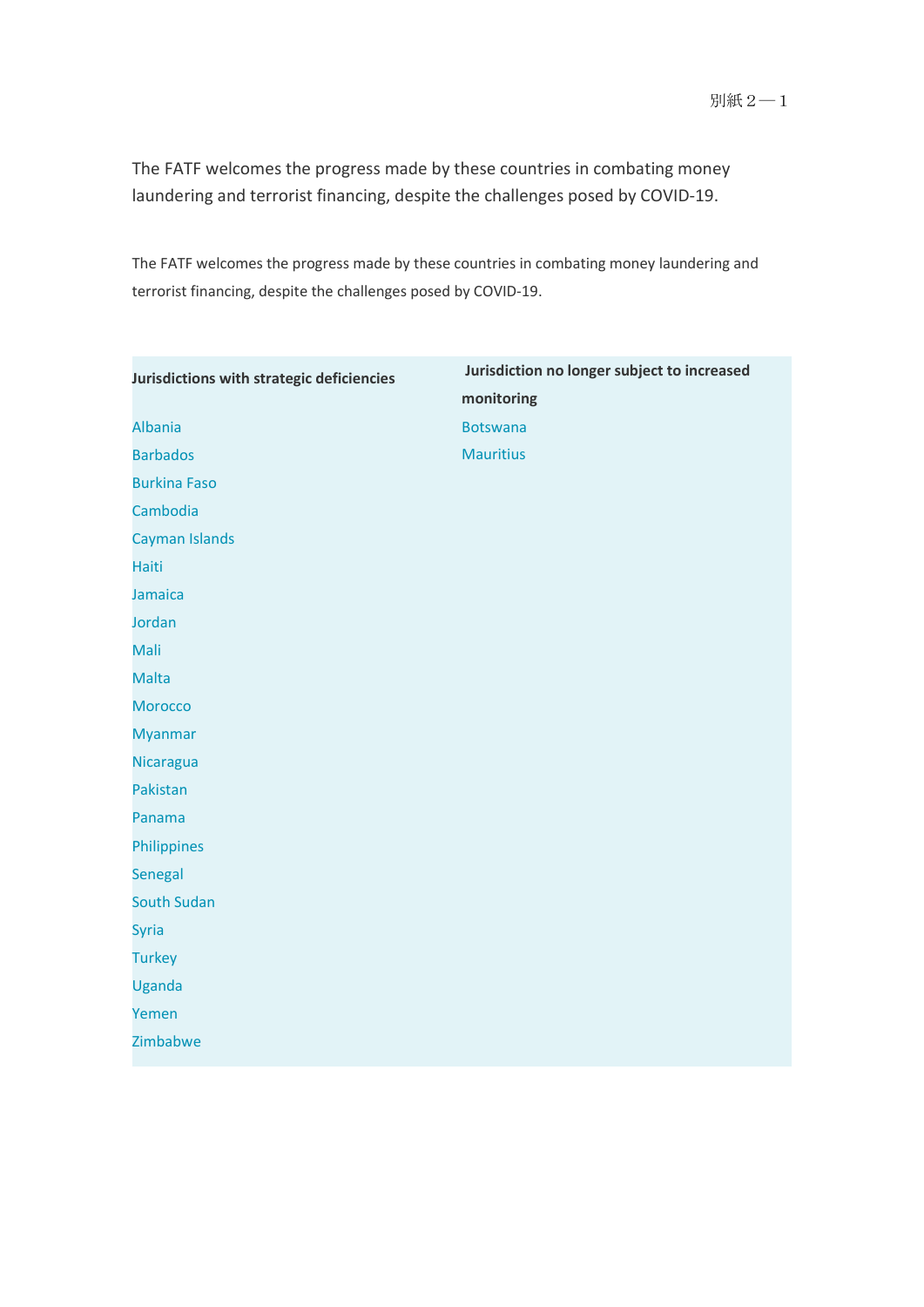# Albania

Since February 2020, when Albania made a high-level political commitment to work with the FATF and MONEYVAL to strengthen the effectiveness of its AML/CFT regime, Albania has taken steps towards improving its AML/CFT regime, including by completing a longterm project to reduce the informal economy and use of cash through establishing electronic invoicing for business-to-government, business-to-business, and business-tocustomer transactions. Albania should continue to work on implementing its action plan to address its strategic deficiencies, including by: (1) finalising the registration of real estate properties in Albania; (2) establishing more effective mechanisms to detect and prevent criminals from owning or controlling DNFBPs, including by passing a law on the licensing and regulation of real estate intermediaries; (3) ensuring that there are effective mechanisms for timely access by authorities to beneficial ownership information about companies as well as appropriate penalties for non-compliance or the provision of false information; (4) increasing the number of prosecutions for ML, especially in cases involving foreign predicate offences; and (5) demonstrating the continued use of asset seizures and securing final confiscations for the proceeds of crime, especially assets linked to third-party and professional money launderers, as well as indirect proceeds and equivalent value.

# Barbados

Since February 2020, when Barbados made a high-level political commitment to work with the FATF and CFATF to strengthen the effectiveness of its AML/CFT regime, Barbados has taken steps towards improving its AML/CFT regime, including by applying risk based supervision and sanctions on FIs and TCSPs. Barbados should continue to work on implementing its action plan to address its strategic deficiencies, including by: (1) demonstrating an effective application of risk-based supervision DNFBPs; (2) taking appropriate measures to prevent legal persons and arrangements from being misused for criminal purposes, and ensuring that accurate and up-to-date basic and beneficial ownership information is available on a timely basis; (3) ensure its FIU's financial information products further assist law enforcement authorities in investigating ML or TF; (4) demonstrating that ML investigations and prosecutions are in line with the country's risk profile and result in sanctions, when appropriate, and reducing the backlog in completing cases; (5) further pursuing confiscation in ML cases, including by seeking assistance from foreign counterparts.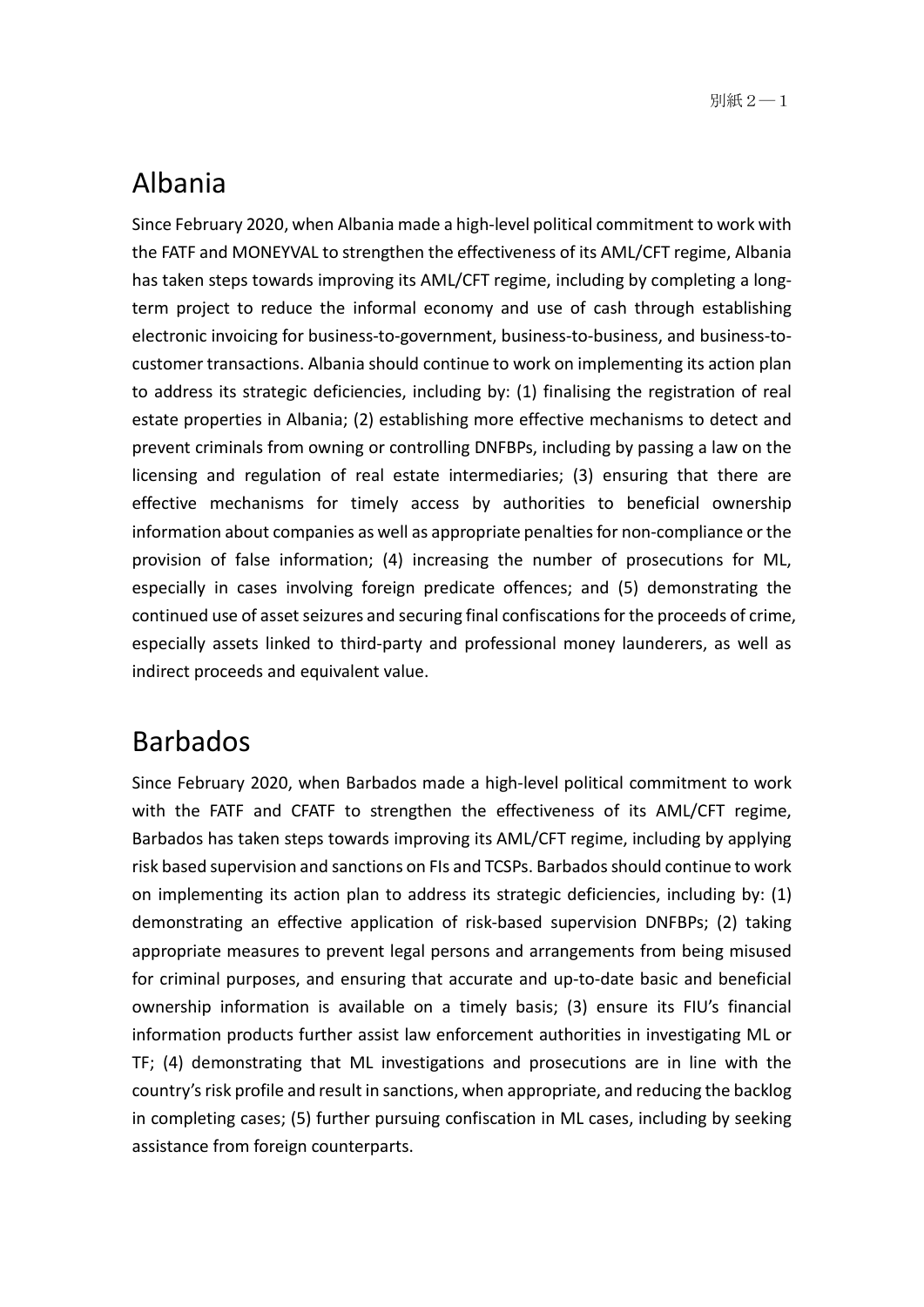#### Burkina Faso (Statement from February 2021)

In February 2021, Burkina Faso made a high-level political commitment to work with the FATF and GIABA to strengthen the effectiveness of its AML/CFT regime. Since the completion of its MER in 2019, Burkina Faso has made progress on a number of its MER recommended actions to improve technical compliance and effectiveness, including by adopting a national AML/CFT strategy in December 2020. Burkina Faso will work to implement its action plan, including by: (1) adopting and implementing follow-up mechanisms for monitoring actions in the national strategy; (2) seeking MLA and other forms of international cooperation in line with its risk profile; (3) strengthening of resource capacities of all AML/CFT supervisory authorities and implementing risk based supervision of FIs and DNFBPs; (4) maintaining comprehensive and updated basic and beneficial ownership information and strengthening the system of sanctions for violations of transparency obligations; (5) increasing the diversity of STR reporting; (6) enhancing FIU's human resources through additional hiring, training and budget; (7) conduct training for LEAs, prosecutors and other relevant authorities; (8) demonstrating that authorities are pursuing confiscation as a policy objective; (9) enhancing capacity and support for LEAs and prosecutorial authorities involved in combatting TF, in line with the TF National Strategy; and (10) implementing an effective targeted financial sanctions regime related to terrorist financing and proliferation financing as well as risk-based monitoring and supervision of NPOs.

#### Cambodia

Since February 2019, when Cambodia made a high-level political commitment to work with the FATF and APG to strengthen the effectiveness of its AML/CFT regime and address any related technical deficiencies, Cambodia has taken some steps toward improving its AML/CFT regime, including by demonstrating sanctions being applied to FIs for AML/CFT breaches. However, Cambodia should take urgent action to fully address remaining measures in its action plan as all timelines have already expired. Cambodia should therefore continue to work on implementing its action plan to address its strategic deficiencies, including by: (1) enhancing disseminations of financial intelligence to law enforcement authorities in connection with high-risk crimes; (2) demonstrating an increase in ML investigations and prosecutions in line with risk; (3) demonstrating an increase in the freezing and confiscation of criminal proceeds, instrumentalities, and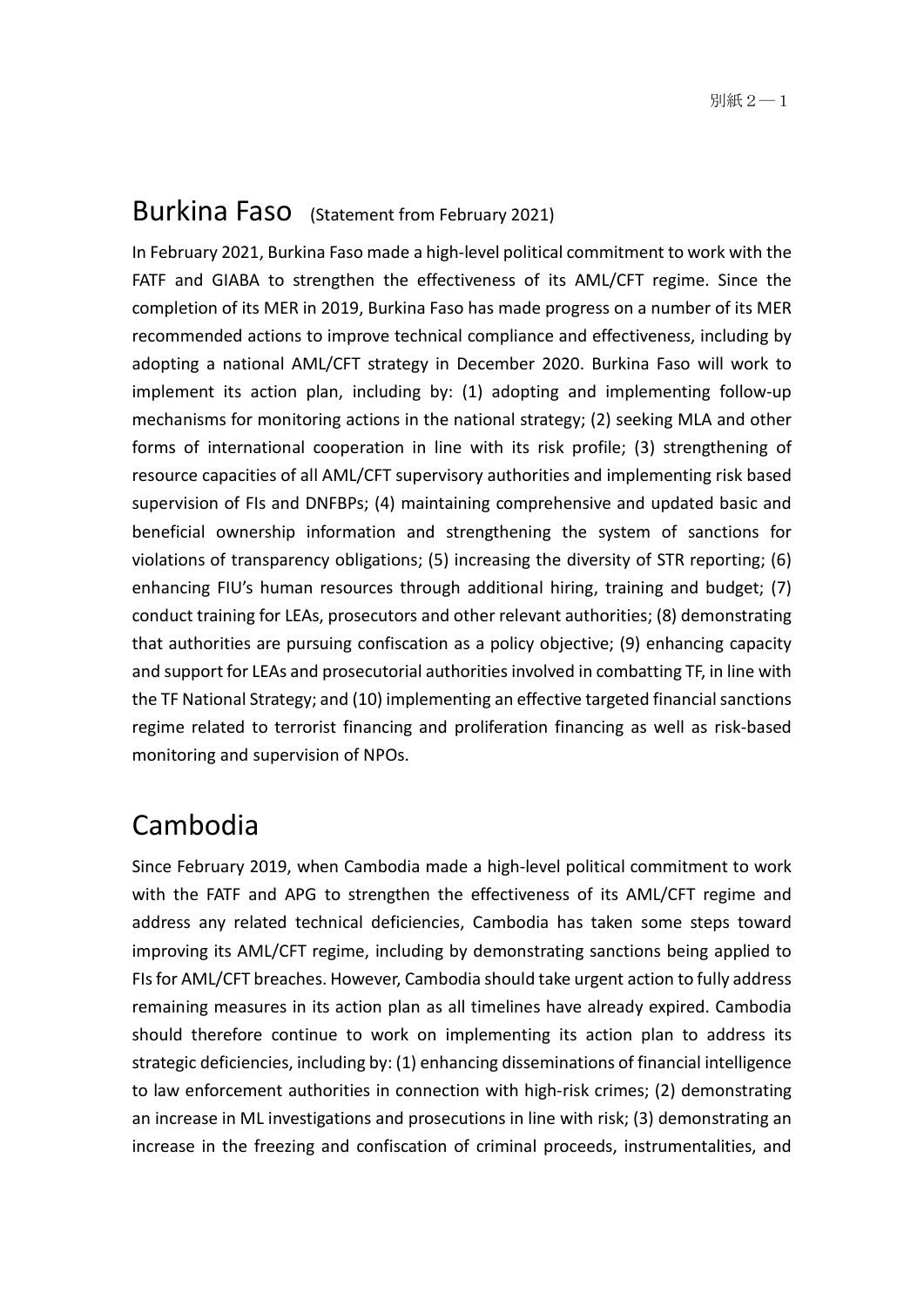property of equivalent value; (4) demonstrate that implementation of targeted financial sanctions (TFS) related to PF is occurring by providing training to strengthen the skills of competent authorities to implement PF TFS, and enhance the understanding of sanctions evasion. The FATF expresses concern that Cambodia failed to complete its action plan, which fully expired in January 2021. The FATF strongly urges Cambodia to swiftly complete its action plan by February 2022. Otherwise, the FATF will decide the next step at that time for insufficient progress.

# The Cayman Islands

In February 2021, the Cayman Islands made a high-level political commitment to work with the FATF and CFATF to strengthen the effectiveness of its AML/CFT regime. The Cayman Islands should continue to work on implementing its action plan to address its strategic deficiencies, including by: (1) imposing adequate and effective sanctions in cases where relevant parties (including legal persons) do not file accurate, adequate and up-to-date beneficial ownership information in line with those requirements; and (2) demonstrating that they are prosecuting all types of money laundering cases in line with the jurisdiction's risk profile and that such prosecutions are resulting in the application of dissuasive, effective, and proportionate sanctions.

#### Haiti (Statement from June 2021)

In June 2021, Haiti made a high-level political commitment to work with the FATF and CFATF to strengthen the effectiveness of its AML/CFT regime. Haiti will work to implement its action plan, including by: (1) developing its ML/TF risk assessment process and disseminating the findings; (2) facilitating information sharing with relevant foreign counterparts; (3) addressing the technical deficiencies in its legal and regulatory framework that impede the implementation of AML/CFT preventive measures and implementing risk-based AML/CFT supervision for all financial institutions and DNFBPs deemed to constitute a higher ML/TF risk; (4) ensuring basic and beneficial ownership information are maintained and accessible in a timely manner; (5) ensuring a better use of financial intelligence and other relevant information by competent authorities for combatting ML and TF; (6) addressing the technical deficiencies in its ML offence and demonstrating authorities are identifying, investigating and prosecuting ML cases in a manner consistent with Haiti's risk profile; (7) demonstrating an increase of identification, tracing and recovery of proceeds of crimes; (8) addressing the technical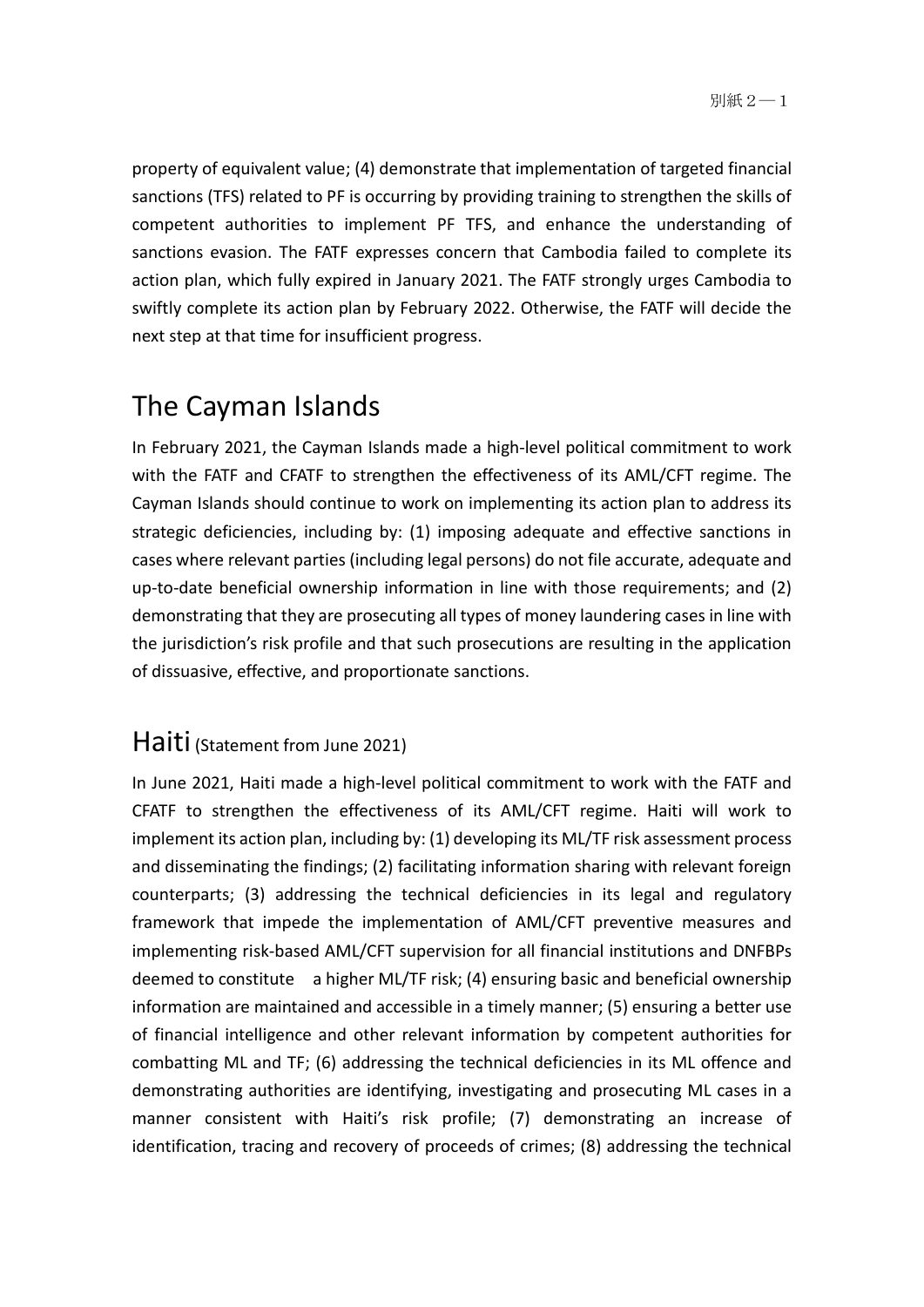deficiencies in its TF offence and targeted financial sanctions regime; (9) conducting appropriate risk-based monitoring of NPOs vulnerable to TF abuse without disrupting or discouraging legitimate NPO activities.

#### Jamaica

Since February 2020, when Jamaica made a high-level political commitment to work with the FATF and CFATF to strengthen the effectiveness of its AML/CFT regime, Jamaica has taken steps towards improving its AML/CFT regime, including by developing a more comprehensive understanding of its ML/TF risks. Jamaica should continue to work on implementing its action plan to address its strategic deficiencies, including by: (1) including all FIs and DNFBPs in the AML/CFT regime and ensuring adequate, risk- based supervision in all sectors; (2) taking appropriate measures to prevent legal persons and arrangements from being misused for criminal purposes, and ensuring that accurate and up-to-date basic and beneficial ownership information is available on a timely basis; (3) taking proper measures to increase the use of financial intelligence and to increase ML investigations and prosecutions, in line with the country's risk profile; and (4) implementing a risk-based approach for supervision of the NPO sector to prevent abuse for TF purposes.

# Jordan

In October 2021, Jordan made a high-level political commitment to work with the FATF and MENAFATF to strengthen the effectiveness of its AML/CFT regime. Since the adoption of its MER in November 2019, Jordan has made progress on a number of the MER's recommended actions to improve its system, including by finalising their National Risk Assessment (NRA). Jordan will work to implement its FATF action plan by: (1) completing and disseminating the ML/TF risk assessments of NPOs, legal persons and virtual assets; (2) improving risk based supervision and applying effective, proportionate, and dissuasive sanctions for noncompliance; (3) conducting training and awareness raising programmes for DNFBPs on their AML/CFT obligations, particularly with regard to filing and submitting STRs; (4) maintaining comprehensive and updated basic and beneficial ownership information on legal persons and legal arrangements; (5) pursuing money laundering investigations and prosecutions, including through parallel financial investigations, for predicate offences in line with the risk identified in the NRA; (6) creating a legal obligation for confiscating instrumentalities used or intended to be used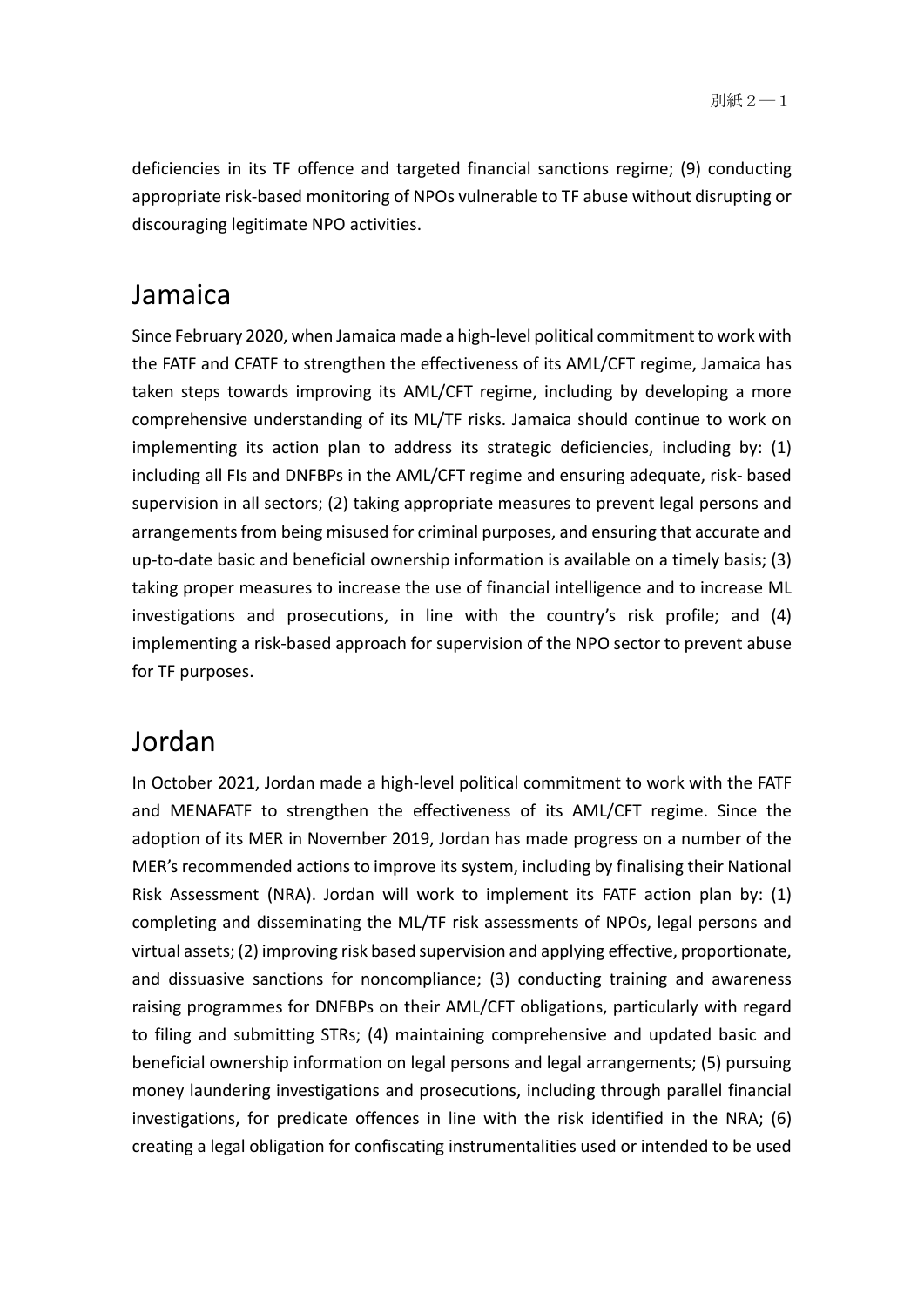in ML crimes; (7) developing and implementing a legal and institutional framework for targeted financial sanctions; and (8) developing and implementing a risk-based approach for supervision of the NPO sector to prevent abuse for TF purposes.

# Mali

In October 2021, Mali made a high-level political commitment to work with the FATF and GIABA to strengthen the effectiveness of its AML/CFT regime. Since the adoption of its MER in November 2019, Mali has made progress on a number of the MER's recommended actions to improve its system, including by adopting its National Risk Assessment (NRA). Mali will work to implement its FATF action plan by: (1) disseminating the results of the NRA to all relevant stakeholders including by conducting awareness raising activities with the highest risk sectors; (2) developing and starting to implement a risk based approach for the AML/CFT supervision of all FIs and higher risk DNFBPs and demonstrating effective, proportionate and dissuasive sanctions for noncompliance; (3) conducting a comprehensive assessment of ML/TF risks associated with all types of legal persons; (4) increasing the capacity of the FIU and the LEAs and enhancing their cooperation on the use of financial intelligence; (5) ensuring relevant competent authorities are involved in investigation and prosecution of ML; (6) strengthening the capacities of relevant authorities responsible for investigation and prosecution of TF cases; (7) establishing a legal framework and procedures to implement targeted financial sanctions; and (8) implementing a risk-based approach for supervision of the NPO sector to prevent abuse for TF purposes.

# Malta

In June 2021, Malta made a high-level political commitment to work with the FATF and MONEYVAL to strengthen the effectiveness of its AML/CFT regime. Malta should continue to work on implementing its action plan to address its strategic deficiencies, including by: (1) continuing to demonstrate that beneficial ownership information is accurate and that, where appropriate, effective, proportionate, and dissuasive sanctions, commensurate with the ML/TF risks, are applied to legal persons if information provided is found to be inaccurate; and ensuring that effective, proportionate, and dissuasive sanctions are applied to gatekeepers when they do not comply with their obligations to obtain accurate and up-to-date beneficial ownership information; (2) enhancing the use of the FIU's financial intelligence to support authorities pursuing criminal tax and related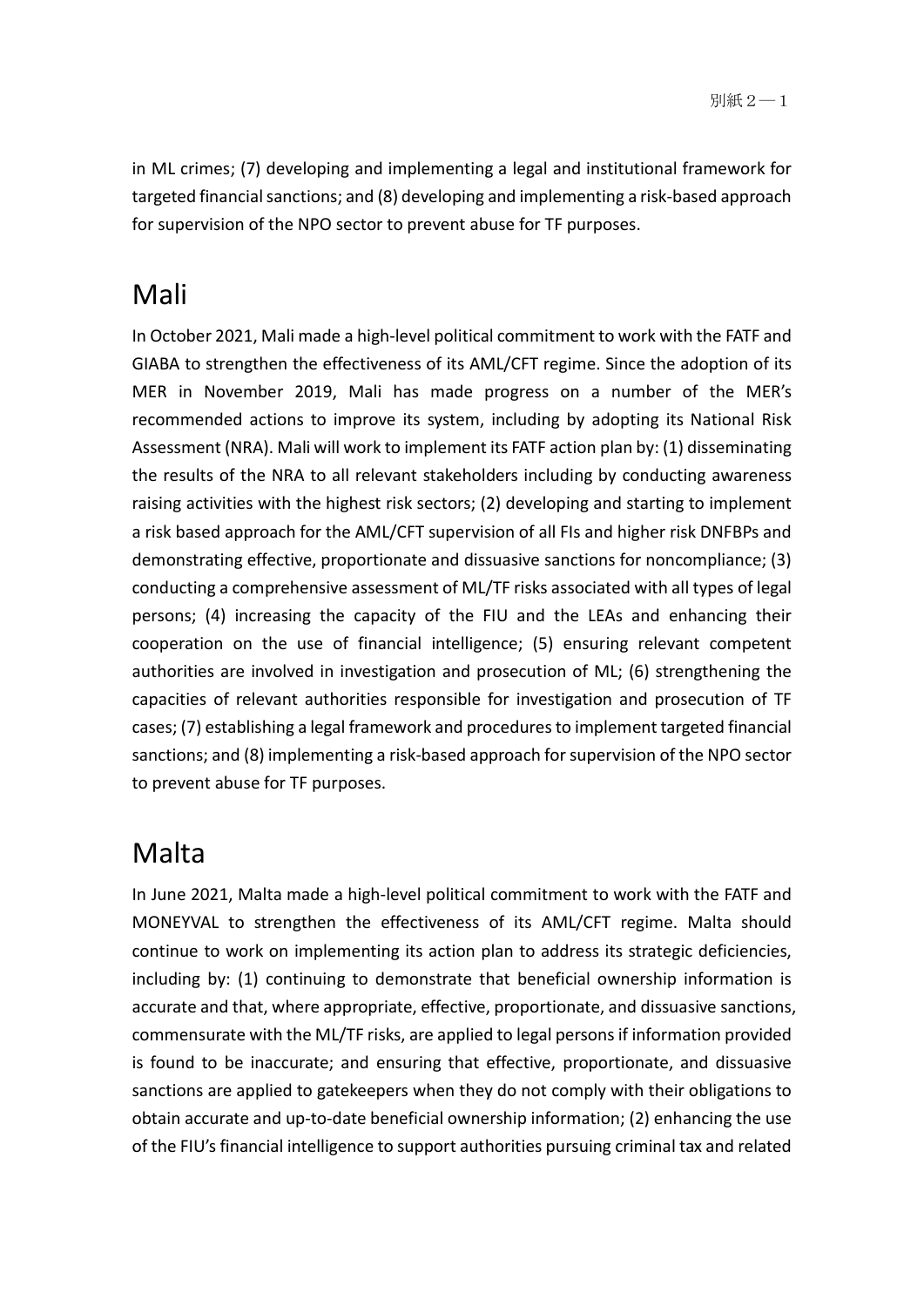money laundering cases, including by clarifying the roles and responsibilities of the Commissioner for Revenue and the FIU; and (3) increasing the focus of the FIU's analysis on these types of offences, to produce intelligence that helps Maltese law enforcement detect and investigate cases in line with Malta's identified ML risks related to tax evasion.

# **Morocco**

In February 2021, Morocco made a high-level political commitment to work with the FATF and MENAFATF to strengthen the effectiveness of its AML/CFT regime. Morocco has taken steps towards improving its AML/CFT regime, including by providing FIU with financial and human resources to enhance analytical capabilities in order to fulfil its core mandate of operational and strategic analysis. Morocco should continue to work to implement its action plan to address its strategic deficiencies, including by: (1) improving risk-based supervision and taking remedial actions and applying effective, proportionate and dissuasive sanctions for non-compliance; (2) ensuring that beneficial ownership information, including information of legal persons and foreign legal arrangements is adequate, accurate and verified; (3) increasing the diversity of suspicious transactions reporting; (4) prioritising the identification, investigation and prosecution of all types of ML in accordance with the country's risk profile; and (5) monitoring and effectively supervising the compliance of FIs and DNFBPs with targeted financial sanctions obligations.

# Myanmar

Since, February 2020, when Myanmar made a high-level political commitment to work with the FATF and APG to strengthen the effectiveness of its AML/CFT regime and address any related technical deficiencies, Myanmar has taken some steps toward improving its AML/CFT regime by communicating updates to the targeted financial sanctions lists to the private sector on a timely basis. Myanmar should continue to work on implementing its action plan to address its strategic deficiencies, including by: (1) demonstrating an improved understanding of ML risks in key areas; (2) demonstrating that onsite/offsite inspections are risk-based, and hundi operators are registered and supervised; (3) demonstrating enhanced use of financial intelligence in LEA investigations, and increasing operational analysis and disseminations by the FIU; (4) ensuring that ML is investigated/prosecuted in line with risks; (5) demonstrating investigation of transnational ML cases with international cooperation; (6)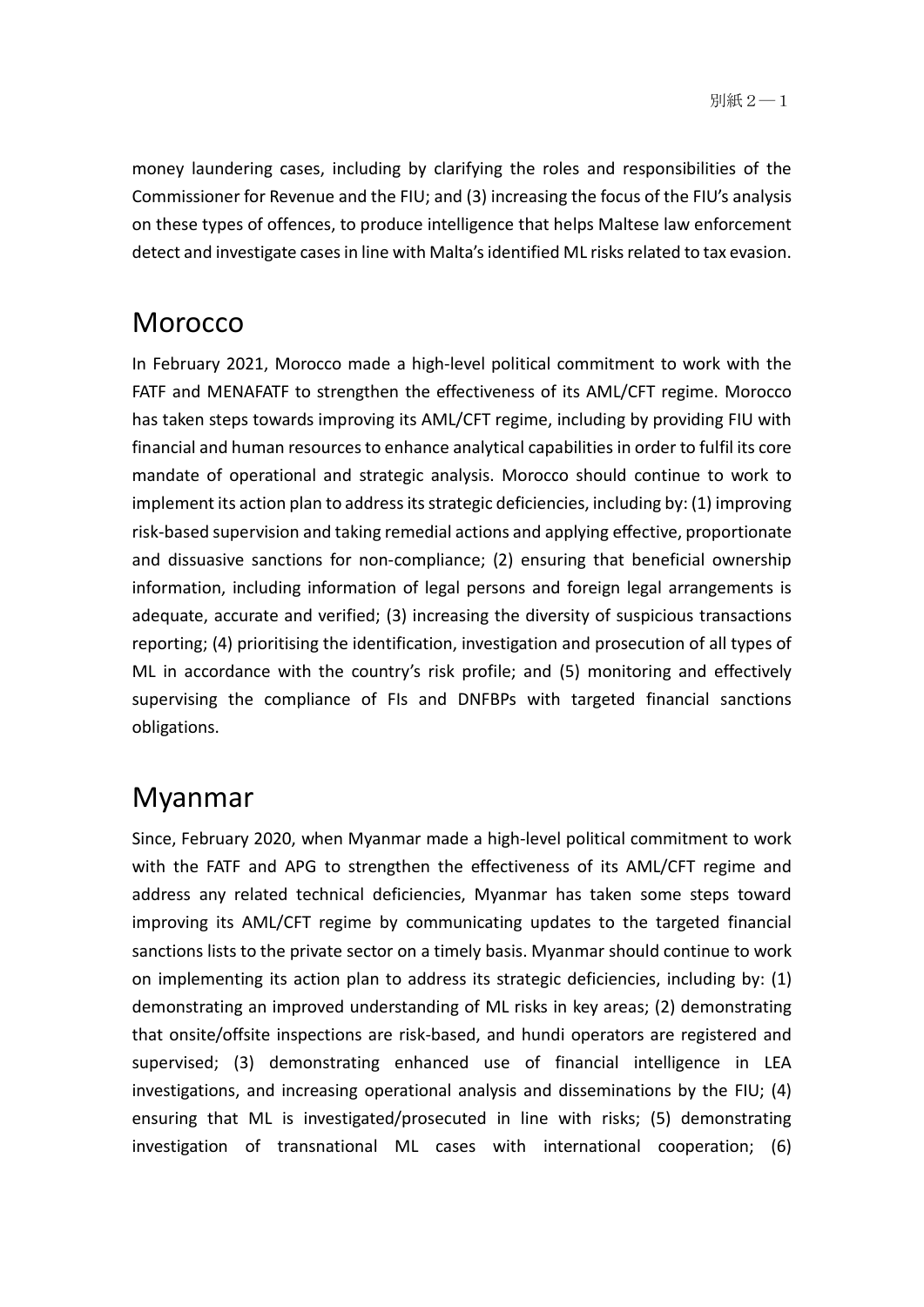demonstrating an increase in the freezing/seizing and confiscation of criminal proceeds, instrumentalities, and/or property of equivalent value; (7) managing seized assets to preserve the value of seized goods until confiscation; and (8) demonstrating implementation of targeted financial sanctions related to PF, including training on sanctions evasion. The FATF notes Myanmar's limited progress across its action plan with all deadlines having now expired, and significant work remains. The FATF strongly urges Myanmar to swiftly complete its full action plan and address the above-mentioned strategic deficiencies.

# Nicaragua

In February 2020, Nicaragua made a high-level political commitment to work with the FATF and GAFILAT to strengthen the effectiveness of its AML/CFT regime. Nicaragua has taken steps towards improving its AML/CFT regime, including by disseminating the outcomes of its ML/TF risk assessment, strengthening its AML/CFT international cooperation and by improving risk-based supervision and its framework for sanctioning reporting entities for violations of STR obligations. Nicaragua should continue to work on implementing its action plan to address its strategic deficiencies, including by taking appropriate measures to prevent legal persons and arrangements from being misused for criminal purposes.

# Pakistan

Since June 2018, when Pakistan made a high-level political commitment to work with the FATF and APG to strengthen its AML/CFT regime and to address its strategic counter‑terrorist financing-related deficiencies, Pakistan's continued political commitment has led to significant progress across a comprehensive CFT action plan. Pakistan has completed 26 of the 27 action items in its 2018 action plan. While Pakistan has reported some steps, the FATF encourages Pakistan to continue to make progress to address as soon as possible, the one remaining CFT-related item by continuing to demonstrate that TF investigations and prosecutions target senior leaders and commanders of UN designated terrorist groups. In response to additional deficiencies later identified in Pakistan's 2019 APG Mutual Evaluation Report (MER), in June 2021, Pakistan provided further high-level commitment to address these strategic deficiencies pursuant to a new action plan that primarily focuses on combating money laundering. Since June 2021, Pakistan has taken swift steps towards improving its AML/CFT regime,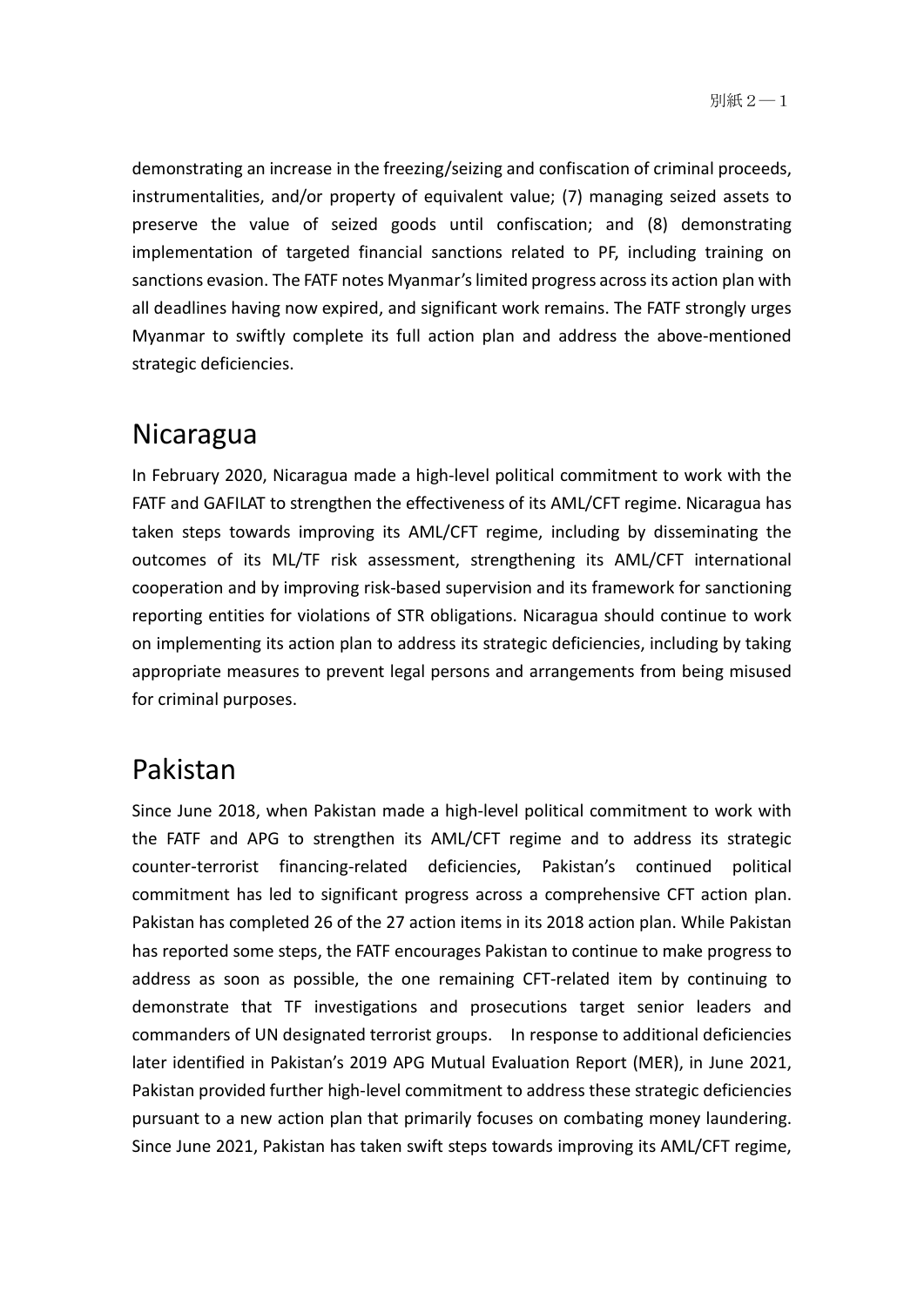including by enacting legislative amendments to enhance its international cooperation framework; demonstrating DNFBP monitoring for PF TFS and DNFBP supervision commensurate with the risks; and applying sanctions for non-compliance with beneficial ownership requirements. Pakistan should continue to work to address its other strategically important AML/CFT deficiencies, namely by: (1) providing evidence that it actively seeks to enhance the impact of sanctions beyond its jurisdiction by nominating additional individuals and entities for designation at the UN; and (2) demonstrating an increase in ML investigations and prosecutions and that proceeds of crime continue to be restrained and confiscated in line with Pakistan's risk profile, including working with foreign counterparts to trace, freeze, and confiscate assets.

#### Panama

In June 2019, Panama made a high-level political commitment to work with the FATF and GAFILAT to strengthen the effectiveness of its AML/CFT regime. Panama has taken steps towards improving its AML/CFT regime, including by applying risk-based supervision of the DNFBP sector and increasing parallel investigations into the predicate crime and money laundering offense. However, Panama should take urgent action to fully address remaining measures in its action plan as all timelines have already expired. Panama should therefore continue to work on implementing its action plan to address its strategic deficiencies, including by: (1) strengthening its understanding of the ML/TF risk of legal persons, as part of the corporate sector and informing findings to its national policies to mitigate the identified risks; (2) ensuring effective, proportionate, and dissuasive sanctions again AML/CFT violations; (3) ensuring adequate verification, of upto-date beneficial ownership information by obliged entities and timely access by competent authorities, establishing an effective mechanisms to monitor the activities of offshore entities, assessing the existing risks of misuse of legal persons and arrangements to define and implement specific measures to prevent the misuse of nominee shareholders and directors; and (4) demonstrating its ability to investigate and prosecute ML involving foreign tax crimes and continuing to provide constructive and timely international cooperation for such offences, and continuing to focus on ML investigations in relation to high-risk areas. The FATF expresses concern with the pace of progress and Panama's failure to complete its action plan items which fully expired in January 2021. The FATF strongly urges Panama to swiftly complete its action plan by February 2022. Otherwise, the FATF will decide the next step at that time for insufficient progress.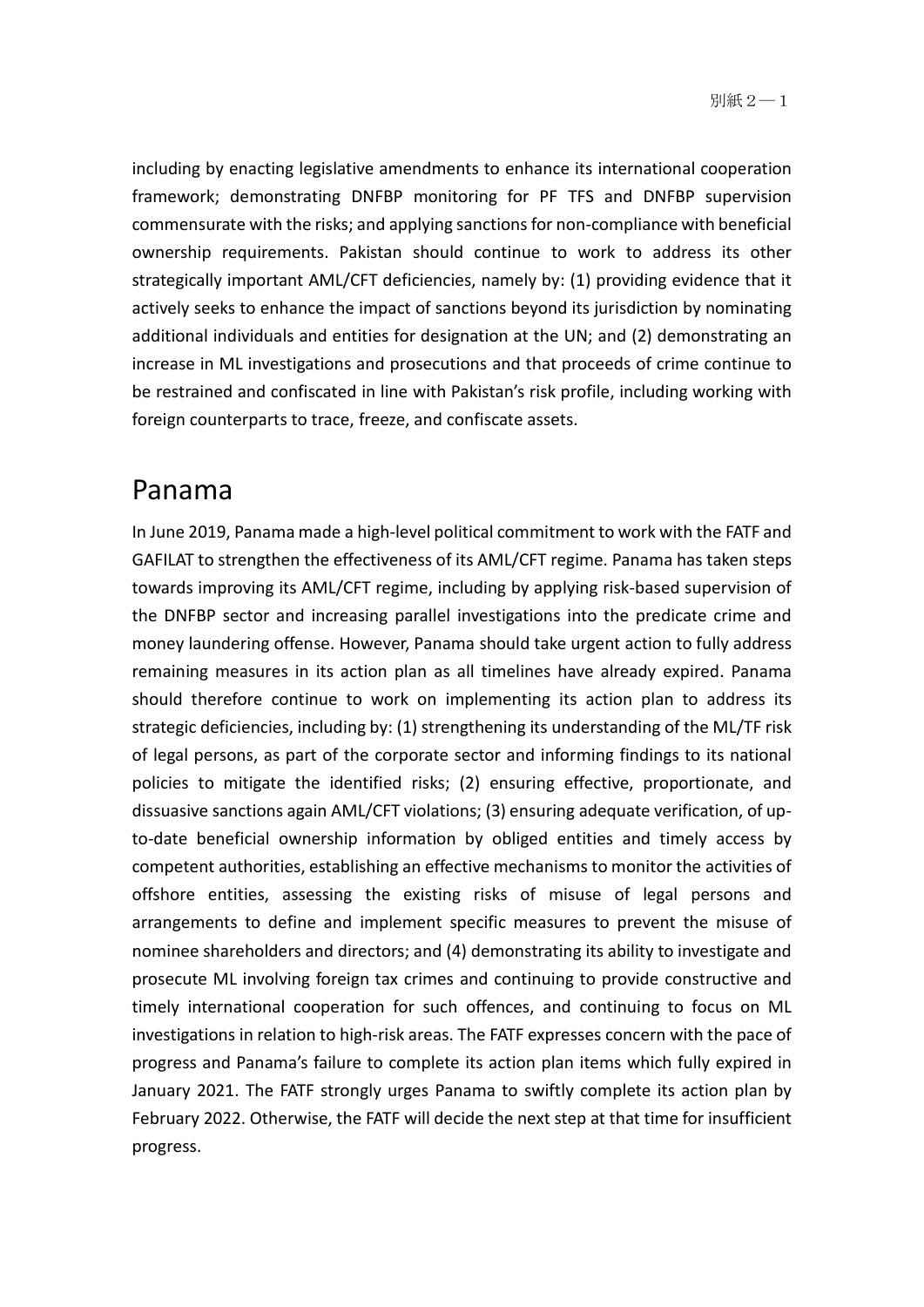#### Philippines

Since June 2021, when the Philippines made a high-level political commitment to work with the FATF and APG to strengthen the effectiveness of its AML/CFT regime, the Philippines has taken steps towards improving its AML/CFT regime, by developing and implementing guidance on delistings and the unfreezing of assets for targeted financial sanctions related to PF. The Philippines should work to implement its action plan, including by: (1) demonstrating that effective risk-based supervision of DNFBPs is occurring; (2) demonstrating that supervisors are using AML/CFT controls to mitigate risks associated with casino junkets; (3) implementing the new registration requirements for MVTS and applying sanctions to unregistered and illegal remittance operators; (4) enhancing and streamlining LEA access to BO information and taking steps to ensure that BO information is accurate and up-to-date; (5) demonstrating an increase in the use of financial intelligence and an increase in ML investigations and prosecutions in line with risk; (6) demonstrating an increase in the identification, investigation and prosecution of TF cases; (7) demonstrating that appropriate measures are taken with respect to the NPO sector (including unregistered NPOs) without disrupting legitimate NPO activity; and (8) enhancing the effectiveness of the targeted financial sanctions framework for both TF and PF.

#### Senegal

Since February 2021, Senegal made a high-level political commitment to work with the FATF and GIABA to strengthen the effectiveness of its AML/CFT regime. Senegal should continue to work on implementing its action plan to address its strategic deficiencies, including by: (1) ensuring consistent understanding of ML/TF risks (in particular related to the DNFBP sector) across relevant authorities through training and outreach; (2) seeking MLA and other forms of international cooperation in line with its risk profile; (3) ensuring that Financial Institutions and DNFBPs are subject to adequate and effective supervision; (4) updating and maintaining comprehensive beneficial ownership information on legal persons and arrangements and strengthening the system of sanctions for violations of transparency obligations; (5) continuing to enhance the FIU's human resources to ensure that it maintains effective operational analysis capacities; (6) demonstrating that efforts aimed at strengthening detection mechanisms and reinforcing the capability to conduct ML/predicate offences investigations and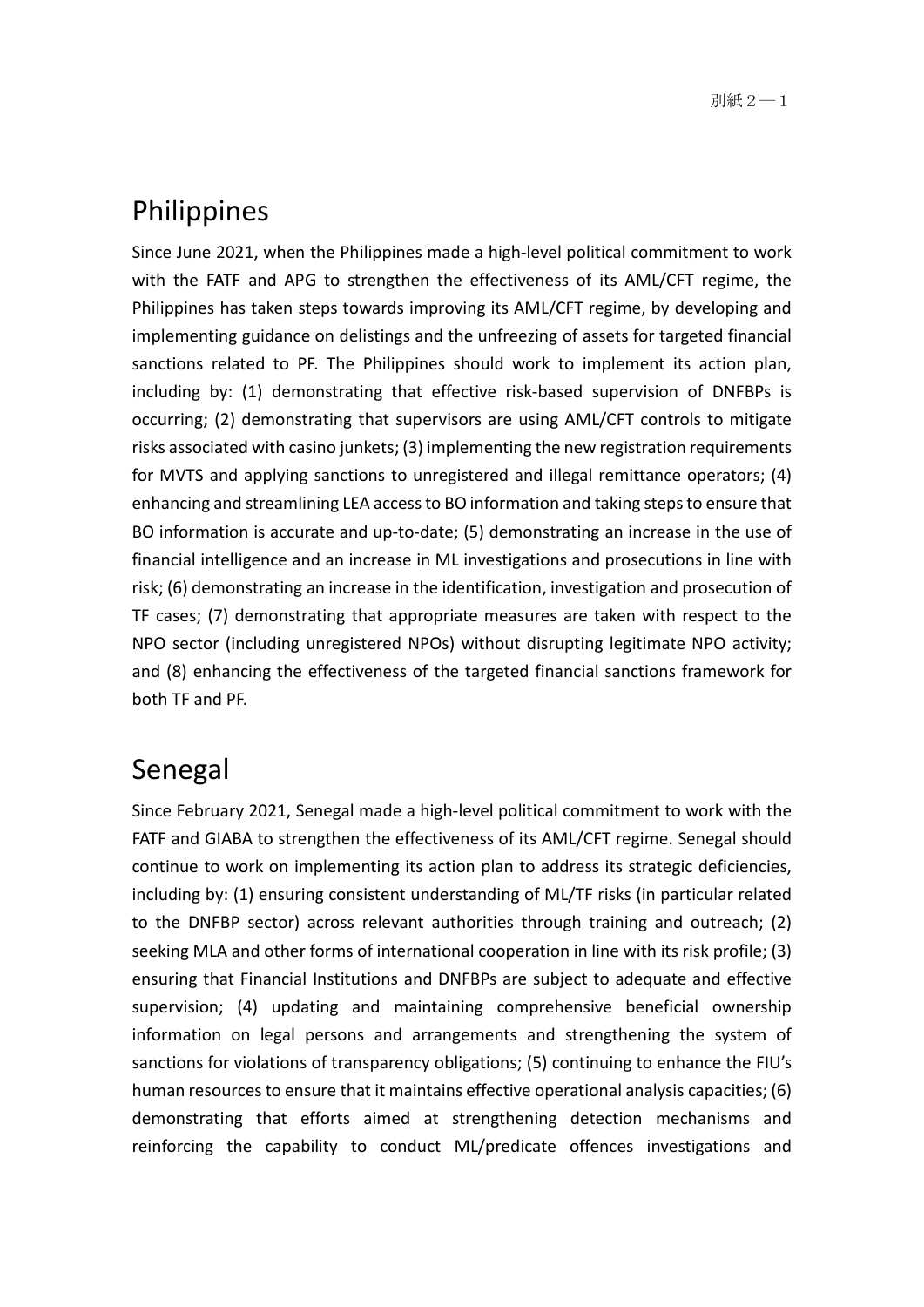prosecutions activities are sustained consistently in line with the Senegal's risk profile; (7) establishing comprehensive and standardised policies and procedures for identifying, tracing, seizing and confiscating proceeds and instrumentalities of crime in line with its risk profile; (8) strengthening the authorities understanding of TF risks and enhancing capacity and support for LEAs and prosecutorial authorities involved in TF in line with the 2019 TF National Strategy; and (9) implementing an effective targeted financial sanctions regime related to terrorist financing and proliferation financing as well as riskbased monitoring and supervision of NPOs.

# South Sudan (Statement from June 2021)

In June 2021, South Sudan made a high-level political commitment to work with the FATF to strengthen the effectiveness of its AML/CFT regime. South Sudan will work to implement its action plan, including by: (1) applying and engaging with ESAAMLG for membership and committing to undergo a mutual evaluation by ESAAMLG or other assessment body; (2) conducting a comprehensive review of the AML/CFT Act (2012), with the support of international partners, including technical assistance, to comply with the FATF Standards; (3) designating an authority/authorities in charge of coordinating the national ML/TF risks assessments; (4) becoming a party to and implementing the 1988 Vienna Convention, the 2000 Palermo Convention, and the 1999 Terrorist Financing Convention; (5) competent authorities should be suitably structured and capacitated to implement a risk-based approach to AML/CFT supervision for financial institutions; (6) developing a comprehensive legal framework to collect and verify the accuracy of beneficial ownership information for legal persons; (7) operationalising a fully functioning and independent FIU; (8) establishing and implementing the legal and institutional framework to implement targeted financial sanctions in compliance with United Nations Security Council Resolutions on terrorism and proliferation financing; and (9) commencing implementation of targeted risk-based supervision/monitoring of NPOs at risk of TF abuse.

# Syria

Since February 2010, when Syria made a high-level political commitment to work with the FATF and MENAFATF to address its strategic AML/CFT deficiencies, Syria has made progress to improve its AML/CFT regime. In June 2014, the FATF determined that Syria had substantially addressed its action plan at a technical level, including by criminalising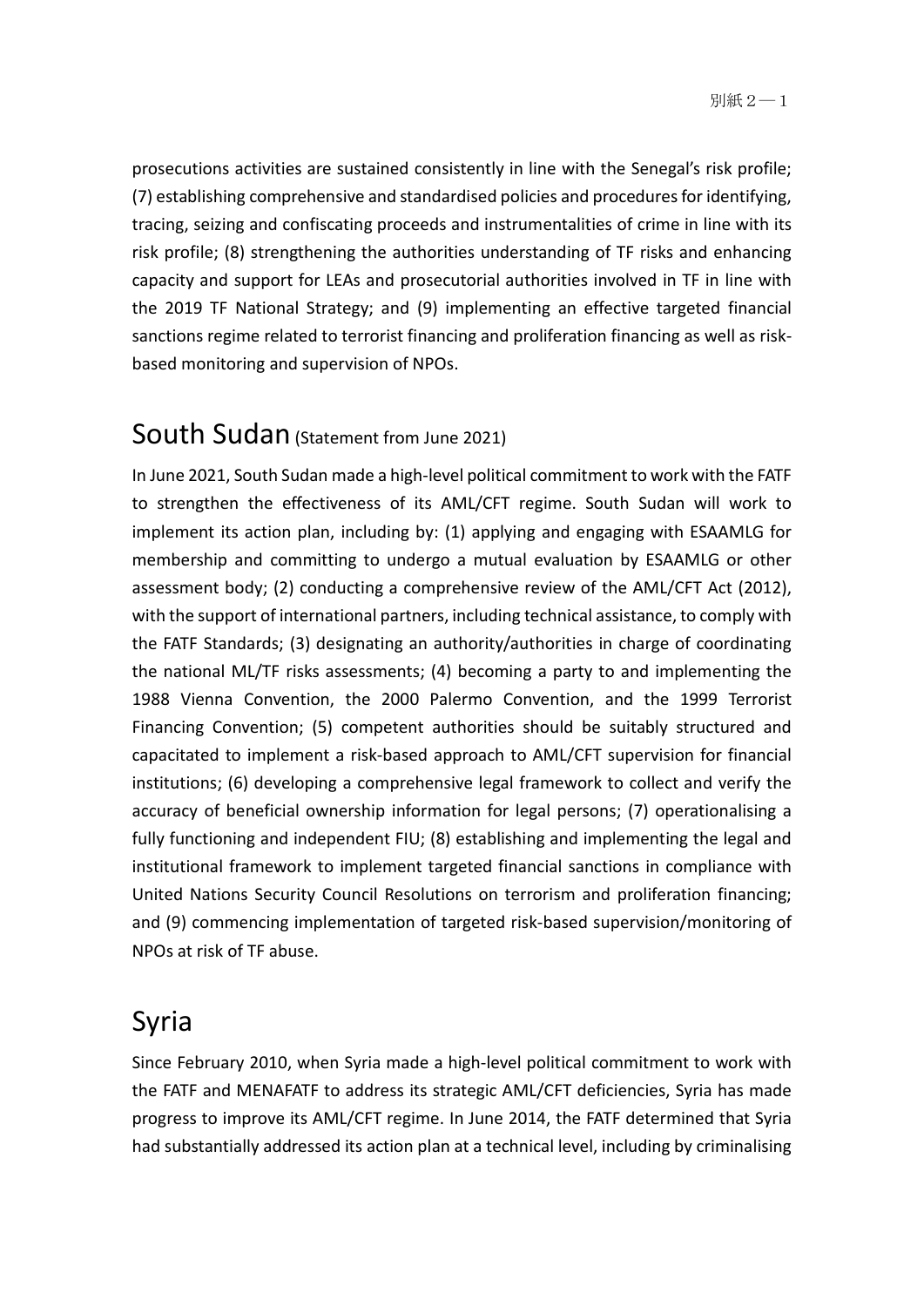terrorist financing and establishing procedures for freezing terrorist assets. While the FATF determined that Syria has completed its agreed action plan, due to the security situation, the FATF has been unable to conduct an on-site visit to confirm whether the process of implementing the required reforms and actions has begun and is being sustained. The FATF will continue to monitor the situation, and will conduct an on-site visit at the earliest possible date.

#### **Turkey**

In October 2021, Turkey made a high-level political commitment to work with the FATF to strengthen the effectiveness of its AML/CFT regime. Since the adoption of its MER in October 2019, Turkey has made progress on a number of the MER's recommended actions to improve its system, including by: promulgating an overarching national strategy for authorities in charge of combatting ML and TF; establishing a beneficial ownership registry; developing the strategic analysis capacity within the FIU; increasing the level of seizures of smuggled cash across borders; revising sentences available for terrorist financing to ensure there is an incentive for law enforcement to investigate TF activity independently and alongside terrorism offences; and eliminating the delays in implementing targeted financial sanctions under UNSCRs related to terrorist financing and proliferation financing. Turkey will work to implement its FATF action plan by: (1) dedicating more resources at the FIU to supervision of AML/CFT compliance by high-risk sectors and increasing on-site inspections overall; (2) applying dissuasive sanctions for AML/CFT breaches, in particular for unregistered money transfer services and exchange offices and in relation to the requirements of adequate, accurate, and up-to-date beneficial ownership information; (3) enhancing the use of financial intelligence to support ML investigations and increasing proactive disseminations by the FIU; (4) undertaking more complex money laundering investigations and prosecutions; (5) setting out clear responsibilities and measurable performance objectives and metrics for the authorities responsible for recovering criminal assets and pursuing terrorism financing cases and using statistics to update risk assessments and inform policy; (6) conducting more financial investigations in terrorism cases, prioritising TF investigations and prosecutions related to UN-designated groups and ensuring TF investigations are extended to identify financing and support networks; (7) concerning targeted financial sanctions under UNSCRs 1373 and 1267, pursuing outgoing requests and domestic designations related to UN-designated groups, in line with Turkey's risk profile; (8) to fully implement a risk-based approach to supervision of non-profit organisations to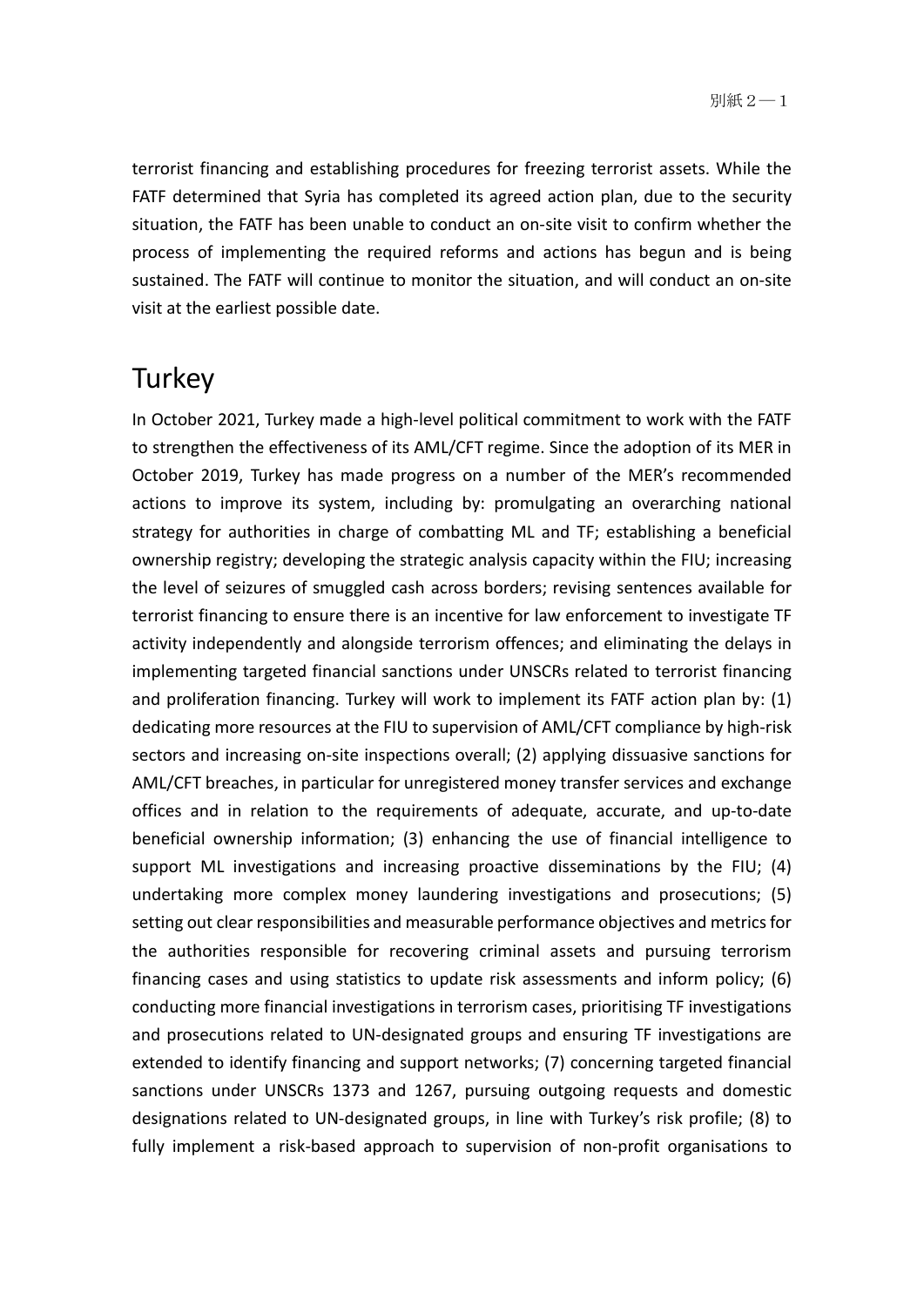prevent their abuse for terrorist financing, conducting outreach to a broad range of NPOs in the sector and engaging with their feedback, ensuring that sanctions applied are proportionate to any violations, and taking steps to ensure that supervision does not disrupt or discourage legitimate NPO activity, such as fundraising. The FATF continues to monitor Turkey's oversight of the NPO sector. Turkey is urged to apply the risk-based approach to supervision of NPOs in line with the FATF Standards.

# Uganda

In February 2020, Uganda made a high-level political commitment to work with the FATF and ESAAMLG to strengthen the effectiveness of its AML/CFT regime. Uganda should continue to work to implement its action plan to address its strategic deficiencies, including by: (1) seeking international cooperation in line with the country's risk profile; (2) developing and implementing risk-based supervision of FIs and DNFBPs; (3) ensuring that competent authorities have timely access to accurate basic and beneficial ownership information for legal entities; (4) demonstrating LEAs and judicial authorities apply the ML offence consistent with the identified risks; (5) establishing and implementing policies and procedures for identifying, tracing, seizing and confiscating proceeds and instrumentalities of crime; (6) demonstrating that LEAs conduct TF investigations and pursue prosecutions commensurate with Uganda's TF risk profile; and (7) addressing the technical deficiencies in the legal framework to implement PF-related targeted financial sanctions and implementing a risk-based approach for supervision of its NPO sector to prevent TF abuse. The FATF continues to monitor Uganda's oversight of the NPO sector. Uganda is urged to apply the risk-based approach to supervision of NPOs in line with the FATF Standards.

#### Yemen

Since February 2010, when Yemen made a high-level political commitment to work with the FATF and MENAFATF to address its strategic AML/CFT deficiencies, Yemen has made progress to improve its AML/CFT regime. In June 2014, the FATF determined that Yemen had substantially addressed its action plan at a technical level, including by: (1) adequately criminalising money laundering and terrorist financing; (2) establishing procedures to identify and freeze terrorist assets; (3) improving its customer due diligence and suspicious transaction reporting requirements; (4) issuing guidance; (5) developing the monitoring and supervisory capacity of the financial sector supervisory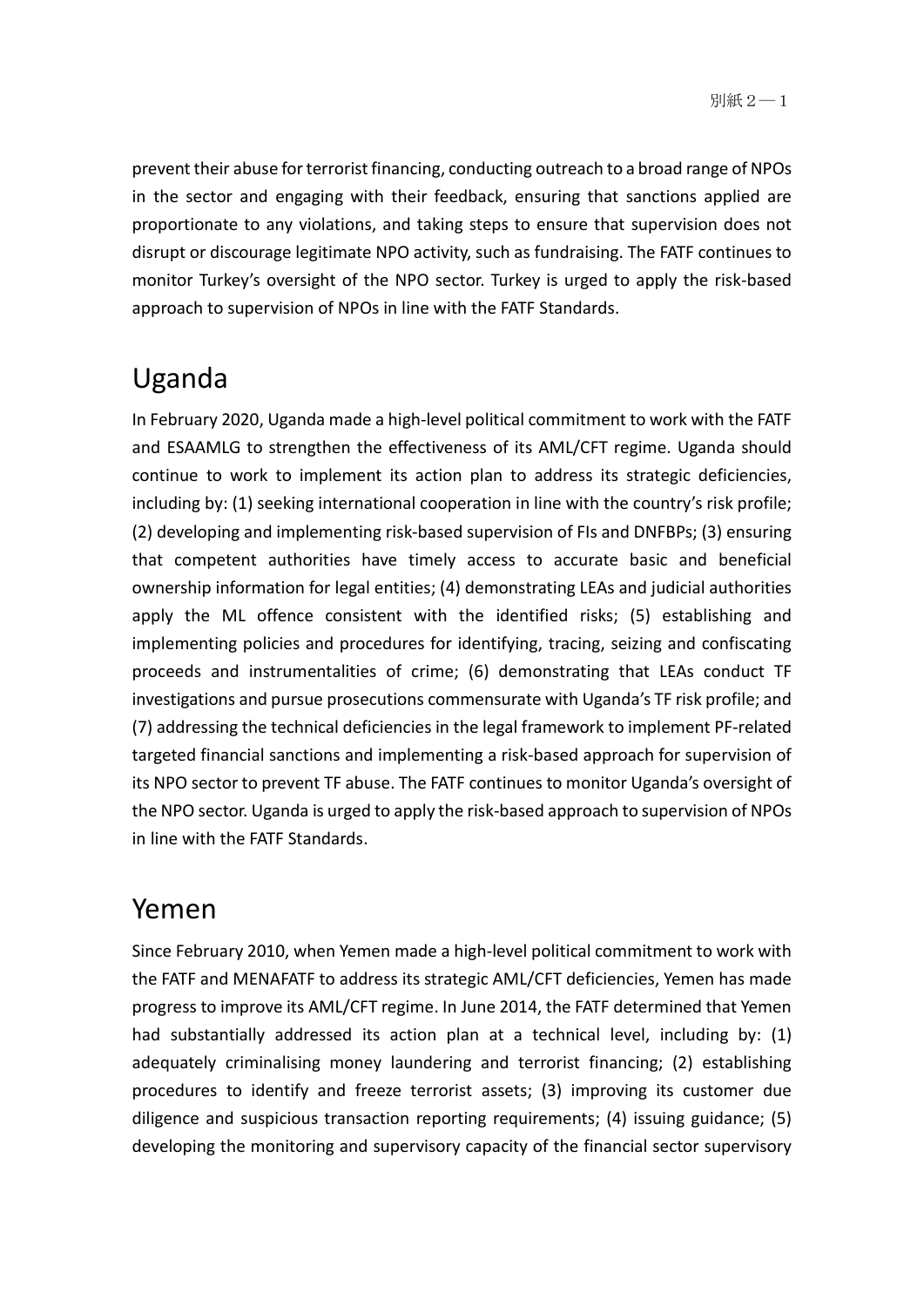authorities and the financial intelligence unit; and (6) establishing a fully operational and effectively functioning financial intelligence unit. While the FATF determined that Yemen has completed its agreed action plan, due to the security situation, the FATF has been unable to conduct an on-site visit to confirm whether the process of implementing the required reforms and actions has begun and is being sustained. The FATF will continue to monitor the situation, and conduct an on-site visit at the earliest possible date.

#### Zimbabwe

In October 2019, Zimbabwe made a high-level political commitment to work with the FATF and ESAAMLG to strengthen the effectiveness of its AML/CFT regime. At its October 2021 plenary, the FATF has made the initial determination that Zimbabwe has substantially completed its action plan and warrants an on-site assessment to verify that the implementation of Zimbabwe's AML/CFT reforms has begun and is being sustained, and that the necessary political commitment remains in place to sustain implementation in the future. Zimbabwe has made the following key reforms, including by: (1) developing risk-based supervision framework for FIs and DNFBPs including through capacity building among the supervisory authority; (2) developing adequate risk mitigation measures among FIs and DNFBPs, including by applying proportionate and dissuasive sanctions to breaches; (3) creating mechanisms to ensure that competent authorities have access to timely and up-to-date beneficial ownership information; and (4) addressing remaining gaps in the PF-related targeted financial sanctions framework. The FATF will continue to monitor the COVID-19 situation and conduct an on-site visit at the earliest possible date.

# Jurisdiction No Longer Subject to Increased Monitoring by the FATF

#### Botswana

The FATF welcomes Botswana's significant progress in improving its AML/CFT regime. Botswana has strengthened the effectiveness of its AML/CFT regime and addressed related technical deficiencies to meet the commitments in its action plan regarding the strategic deficiencies that the FATF identified in October 2018. Botswana is therefore no